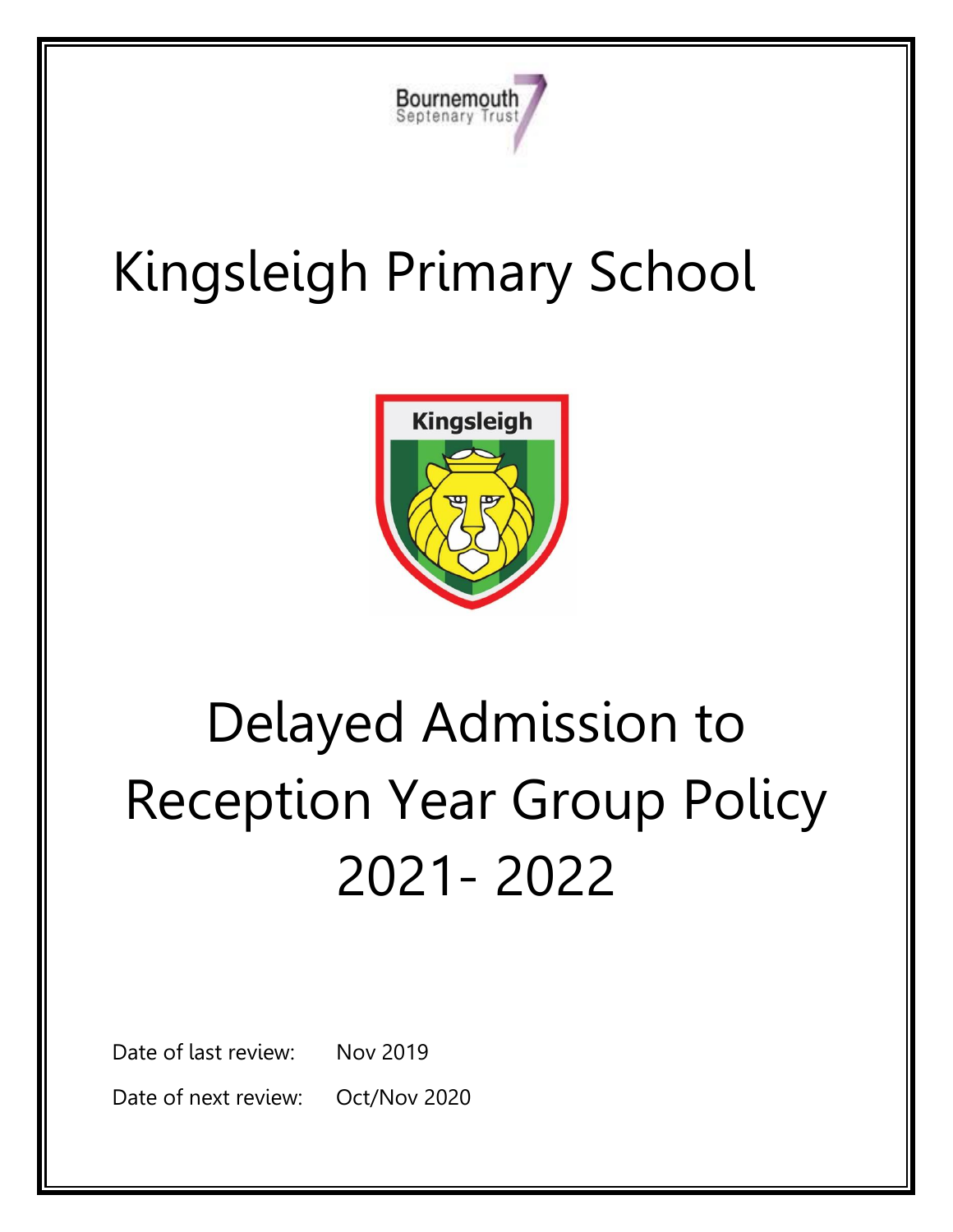#### **POLICY FOR DELAYED ADMISSION TO RECEPTION YEAR GROUP 2021-22**

#### **The Policy will apply to requests for summer born children to delay admission to Reception**

**PLEASE NOTE, AT THE TIME OF PUBLISHING WE ARE WAITING ON THE RELEASE OF A CONSULTATION BY THE DFE ON PROPOSED CHANGES TO THE EXISTING SCHOOL ADMISSIONS CODE.**

**IF NECESSARY, THIS POLICY WILL BE AMENDED IN LINE WITH ANY CHANGES TO THE CODE PUBLISHED AT A LATER DATE.** 

#### **Introduction**

This policy document sets out the process and criteria for considering requests to delay admission to school for summer born children. This policy applies to all pupils with the exception of those holding or undergoing assessment for a statement of special educational needs/Education Health & Care Plan whose parent(s)/carer(s) should contact the Local Authority's Special Educational Needs Team for advice.

All other application forms should be submitted direct to the Local Authority School Admissions Team.

### **Process for consideration of parental requests for Summer Born Babies to be admitted to Reception a year later than their chronological age group admission**

- 1. If a parent expresses an interest in applying for delayed entry to Reception, the Academy suggest that they arrange a meeting with the head teacher to discuss their options.
- 2. If, after discussion with the head teacher(s), the parents still wish to pursue an 'out of year' admission, they will be asked to complete and submit an application form together with supporting evidence to the Local Authority.
- 3. The application form will ask parents to confirm that they understand the policy. If approved, any existing applications will be cancelled and the parents will need to re-apply for a place in Reception for the following year. This application must be submitted prior to the closing date of 15 January the following year. **At no time will they be able to hold school offers for their child in two year groups.**
- 4. Any applications made the following year will not be given special priority over applications for children falling naturally in that year group.
- 5. If the request for delayed admission is submitted after an offer of a school place in the child's chronological age group has been made, if it is subsequently approved that the child can delay admission the original offer will be withdrawn and offered to the next child on the waiting list.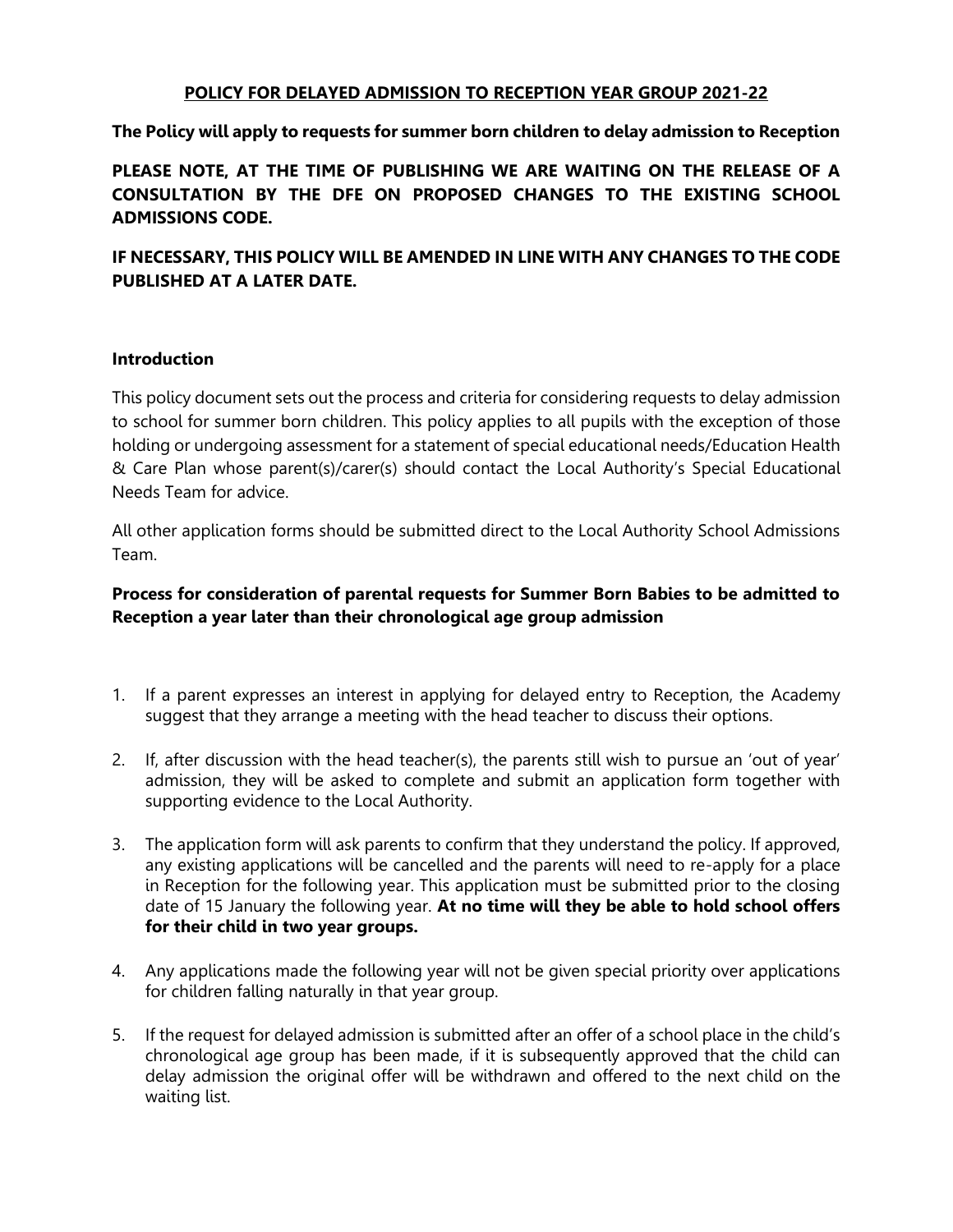- 6. The form will also ask for basic information about the child and the following information must be provided:
	- Clear reasons for the request
	- Information from the child's current nursery or pre-school if applicable
	- Assessments provided by the Pre-School Provider or Health Visitor from issues raised at the 2 year old check
- 7. In addition they may be asked to provide specific information/documentation such as:
	- Early Years reports and assessments where this is available
	- Existing professional reports and assessments e.g. educational psychology reports from LA where this is available
	- Health information
	- Other relevant information and documentary evidence
- 8. Parents will be informed of the date that the Panel will meet within 15 school days of receipt of their written request (Application form and supporting evidence).
- 9. Parents along with the Academy will be informed of the recommendation of the Panel in writing within 5 working days of the meeting.
- 10. As the Academy is its own admitting authority, the final decision on whether to allow delayed entry lies with them, however they will take note of The Panel's recommendation when making their decision.
- 11. The Academy will write out to parents within **5 working days** once a final decision has been made.

#### **Criteria for agreement to out of year admissions**

The following list is not final and binding and is an example of the type of information that will be considered by the Panel. Meeting one or more of the criteria below is not in itself confirmation of agreement to the request to delay entry. The Panel will consider evidence relating to all aspects of the child's development and needs in coming to a decision and this will include the following:

- in the case of children born prematurely, the fact that they may have naturally fallen into the lower age group if they had been born on their expected date of birth;
- whether delayed social, emotional or physical development is adversely affecting their readiness for school;
- relevant research into the outcomes of summer born and premature child.